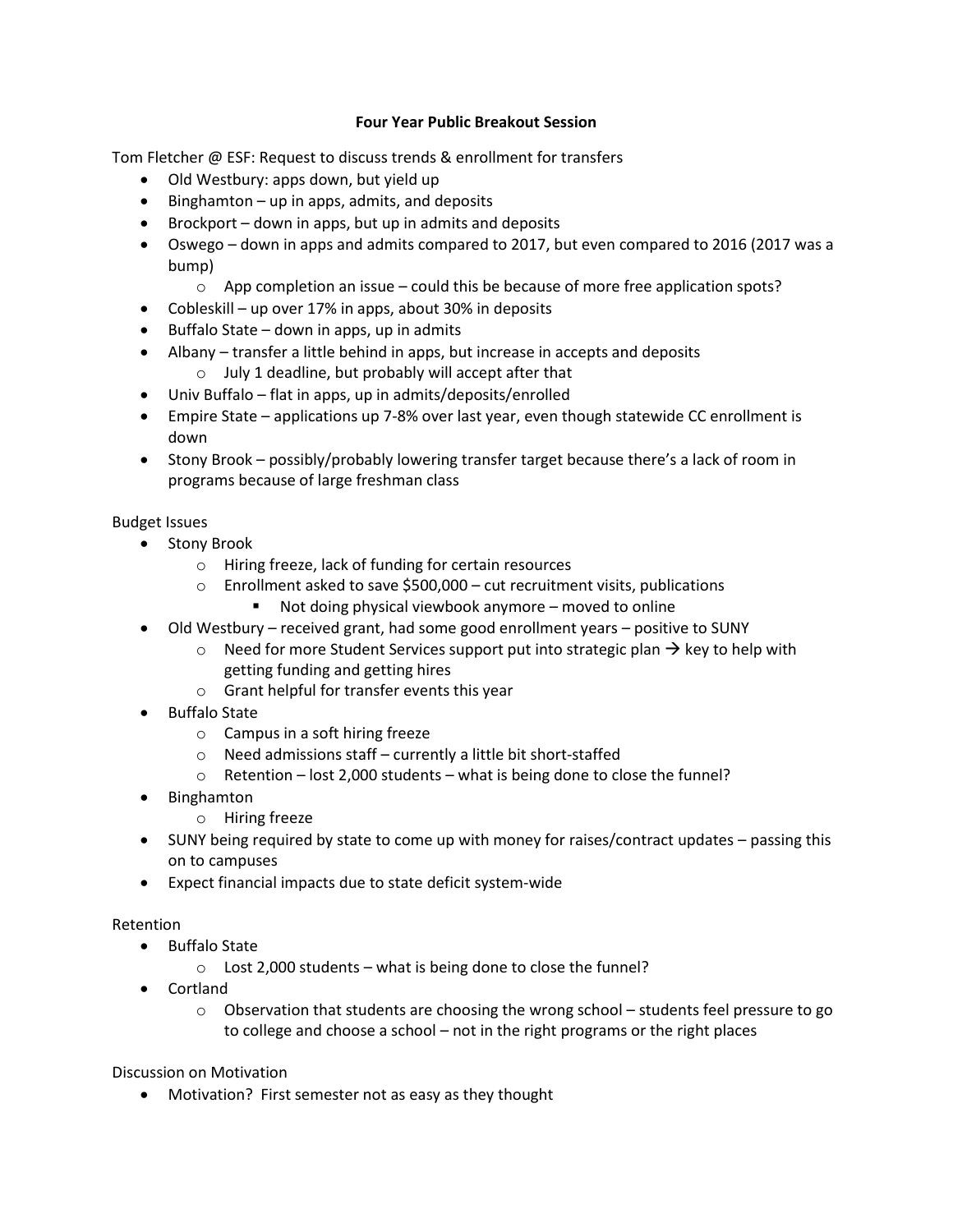- $\circ$  A lot of students might not be ready pushed to make a decision before they're ready to commit
- Is there a misunderstanding about what college is?
	- o About learning how to think and gaining skills that can be applied
	- $\circ$  Students want to go because they think the sole purpose college is for getting a job
		- Focus on the end point instead of the college
			- Counter point: the students should focus on the end more, because they're not necessarily graduating
- Tech schools seeing rise in applications students realizing they don't necessarily need a fouryear degree, that trades are a good option
	- o Deficit in the trade sector (not enough people to fill the jobs!)

Parent Issues and The Real World

- Helicoptering is this immediate support system for some students hindering them?
	- $\circ$  Parents are pulling students out when things get difficult, doing things for the students that they should be doing themselves
	- o Students act differently when parents aren't around Farmingdale started splitting up parents and students on accepted student day, but then moved them back together in sessions again
	- o How do you tell a parent they need to give their students more space and independence?
- $\bullet$  As a university, our job is to push students to go out in the world and be productive parents should be supportive and foster an environment where the student can face disappointment
- Common for students from certain states to have worked part time jobs when coming to college, vs. some students who never did
	- $\circ$  Transfers have often had more exposure can it help the freshmen if the transfer students are immersed with them?
	- o Transfers looking for a return on their investment
- How do we tell the parents we need to work with the students themselves, and not the parents? The chain of information is compromised!
- Binghamton's info sessions tell the parents it's the students application and their first lifeimpacting decision, set the stage that the parents need to encourage the students to be selfsufficient
- Parents are more involved with transfer students than they used to be
- Should we ask the students if they want their parent to come in with them when they meet with us?
- Enabling behavior vs. empowering behavior

Orientations and Transfer Integration

- All seem to separate transfer and freshmen orientations
- Parent orientations have them parallel with freshmen sessions, some schools have them for parents of transfer students as well
- Stony Brook sessions for non-traditional students, veteran students
- Issue with other offices assuming students know everything already since they've previously attended college
	- o Different schools do things differently
	- o Best to give transfer students the same experience as freshmen